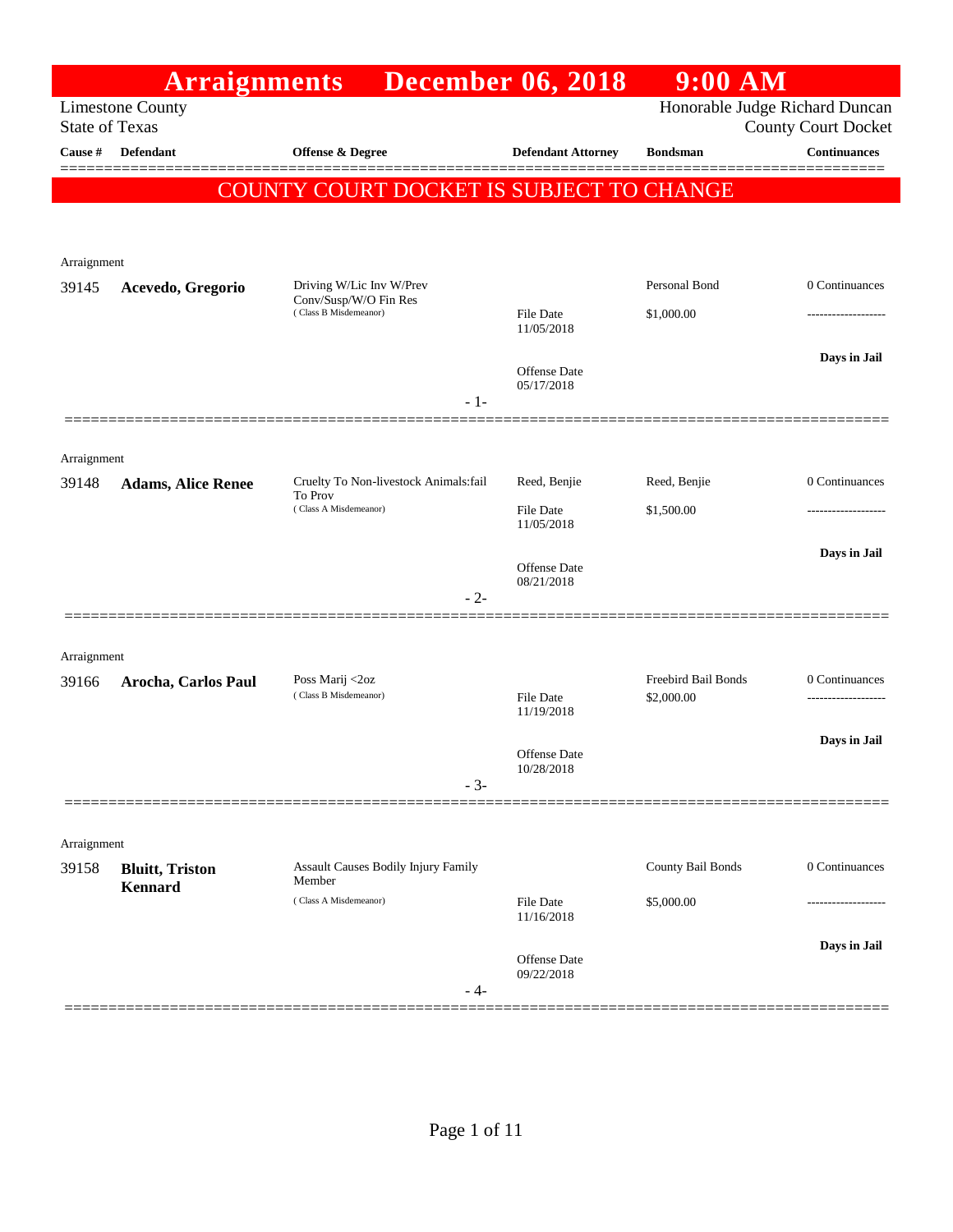|                       | <b>Arraignments</b>     |                                                | <b>December 06, 2018</b>          | $9:00$ AM                      |                                     |
|-----------------------|-------------------------|------------------------------------------------|-----------------------------------|--------------------------------|-------------------------------------|
| <b>State of Texas</b> | <b>Limestone County</b> |                                                |                                   | Honorable Judge Richard Duncan | <b>County Court Docket</b>          |
| Cause #               | <b>Defendant</b>        | Offense & Degree                               | <b>Defendant Attorney</b>         | <b>Bondsman</b>                | Continuances                        |
|                       |                         | COUNTY COURT DOCKET IS SUBJECT TO CHANGE       |                                   |                                |                                     |
|                       |                         |                                                |                                   |                                |                                     |
| Arraignment           |                         |                                                |                                   |                                |                                     |
| 39143                 | <b>Boyd, Jerry Dale</b> | Poss Marij <2oz<br>(Class B Misdemeanor)       | Reed, Benjie<br><b>File Date</b>  | Reed, Benjie<br>\$2,000.00     | 0 Continuances<br>----------------- |
|                       |                         |                                                | 11/05/2018                        |                                |                                     |
|                       |                         |                                                | <b>Offense Date</b><br>09/15/2018 |                                | Days in Jail                        |
|                       |                         | $-5-$                                          |                                   |                                |                                     |
|                       |                         |                                                |                                   |                                |                                     |
| Arraignment<br>38658  | Campbell, Carrie        | Criminal Trespass                              |                                   | Personal Bond                  | 0 Continuances                      |
|                       | Laportia                | (Class B Misdemeanor)                          | <b>File Date</b>                  | \$500.00                       |                                     |
|                       |                         |                                                | 09/20/2017                        |                                |                                     |
|                       |                         |                                                | Offense Date<br>09/03/2017        |                                | Days in Jail                        |
|                       |                         | - 6-                                           |                                   |                                |                                     |
|                       |                         |                                                |                                   |                                |                                     |
| Arraignment<br>39010  | Candanoza, Jahaziel     | Assault Causes Bodily Injury Family            |                                   | Freebird Bail Bonds            | 0 Continuances                      |
|                       |                         | Member<br>(Class A Misdemeanor)                | <b>File Date</b>                  | \$3,000.00                     | ----------------                    |
|                       |                         |                                                | 07/11/2018                        |                                | Days in Jail                        |
|                       |                         |                                                | Offense Date<br>06/03/2018        |                                |                                     |
|                       |                         | $-7-$                                          |                                   |                                |                                     |
| Arraignment           |                         |                                                |                                   |                                |                                     |
| 39011                 | Candanoza, Jahaziel     | Driving W/Lic Inv W/Prev                       |                                   | Freebird Bail Bonds            | 0 Continuances                      |
|                       |                         | Conv/Susp/W/O Fin Res<br>(Class B Misdemeanor) | File Date<br>07/11/2018           | \$2,000.00                     |                                     |
|                       |                         |                                                |                                   |                                | Days in Jail                        |
|                       |                         | $-8-$                                          | Offense Date<br>06/03/2018        |                                |                                     |
|                       |                         |                                                |                                   |                                |                                     |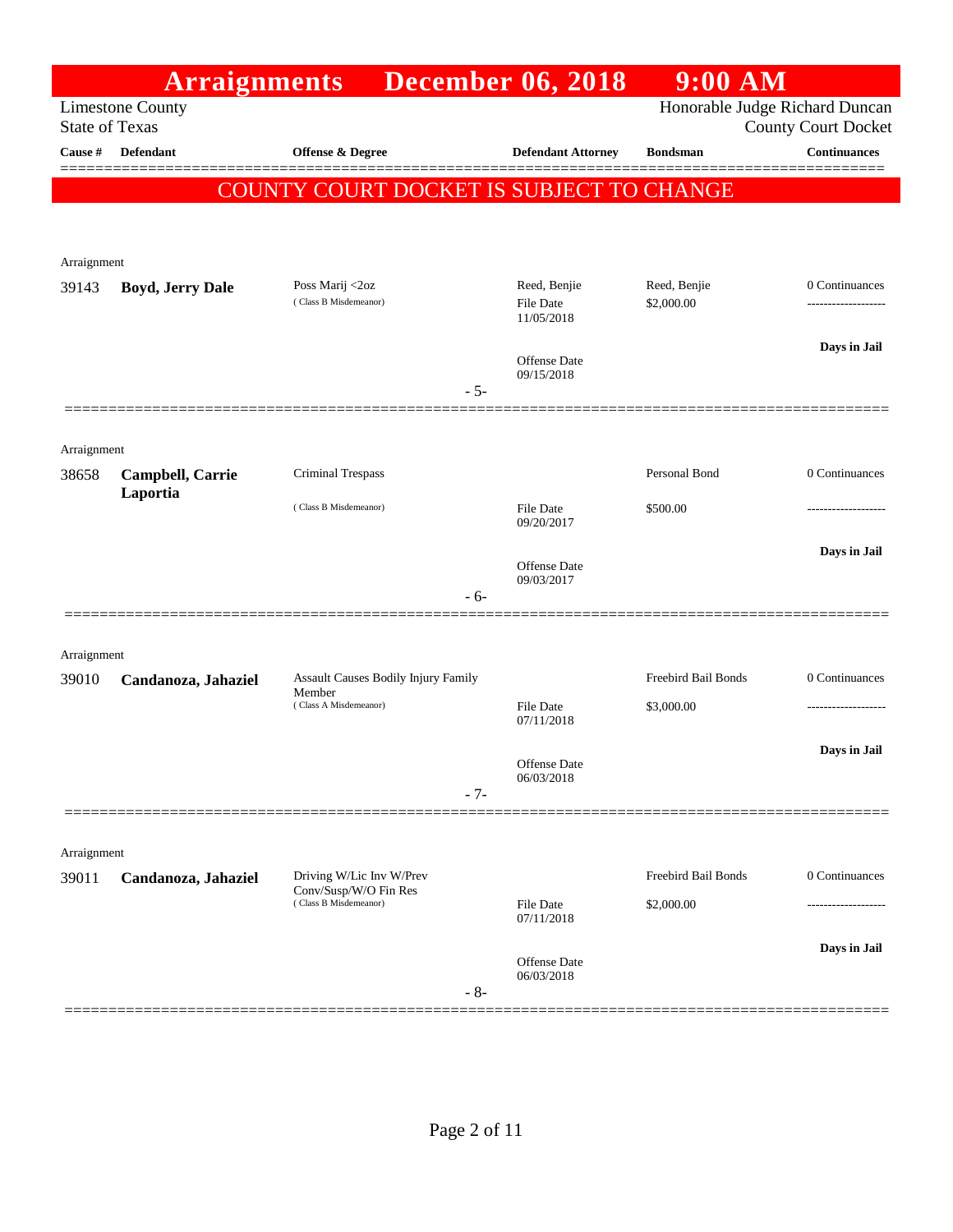|                       | <b>Arraignments</b>     |                                               | <b>December 06, 2018</b>          | 9:00 AM                        |                            |
|-----------------------|-------------------------|-----------------------------------------------|-----------------------------------|--------------------------------|----------------------------|
| <b>State of Texas</b> | <b>Limestone County</b> |                                               |                                   | Honorable Judge Richard Duncan | <b>County Court Docket</b> |
| Cause #               | <b>Defendant</b>        | <b>Offense &amp; Degree</b>                   | <b>Defendant Attorney</b>         | <b>Bondsman</b>                | Continuances               |
|                       |                         | COUNTY COURT DOCKET IS SUBJECT TO CHANGE      |                                   |                                |                            |
|                       |                         |                                               |                                   |                                |                            |
| Arraignment           |                         |                                               |                                   |                                |                            |
| 39135                 | Coronado, Joshua        | Duty On Striking Fixture/Hwy                  |                                   | Freebird Bail Bonds            | 0 Continuances             |
|                       |                         | Landscape $>=$ \$200<br>(Class B Misdemeanor) | <b>File Date</b><br>10/25/2018    | \$2,000.00                     |                            |
|                       |                         |                                               |                                   |                                | Days in Jail               |
|                       |                         |                                               | <b>Offense Date</b><br>09/05/2018 |                                |                            |
|                       |                         | $-9-$                                         |                                   |                                |                            |
|                       |                         |                                               |                                   |                                |                            |
| Arraignment<br>39136  | Coronado, Joshua        | Driving While Intoxicated/Open Alch           |                                   | Freebird Bail Bonds            | 0 Continuances             |
|                       |                         | Container<br>(Class B Misdemeanor)            | <b>File Date</b>                  | \$3,000.00                     | .                          |
|                       |                         |                                               | 10/25/2018                        |                                | Days in Jail               |
|                       |                         |                                               | <b>Offense</b> Date<br>09/05/2018 |                                |                            |
|                       |                         | $-10-$                                        |                                   |                                |                            |
|                       |                         |                                               |                                   |                                |                            |
| Arraignment<br>39163  | Davis, Jarrin Jmal      | Assault Causes Bodily Injury Family           |                                   | County Bail Bonds              | 0 Continuances             |
|                       |                         | Member<br>(Class A Misdemeanor)               | <b>File Date</b>                  | \$5,000.00                     | .                          |
|                       |                         |                                               | 11/16/2018                        |                                | Days in Jail               |
|                       |                         |                                               | Offense Date<br>06/25/2018        |                                |                            |
|                       |                         | $-11-$                                        |                                   |                                |                            |
|                       |                         |                                               |                                   |                                |                            |
| Arraignment<br>39157  | Ellis, John Taylor, II  | Assault Causes Bodily Injury Family           | Reed, Bobby                       | Reed, Bobby                    | 0 Continuances             |
|                       |                         | Member<br>(Class A Misdemeanor)               | File Date                         | \$3,000.00                     |                            |
|                       |                         |                                               | 11/08/2018                        |                                |                            |
|                       |                         |                                               | Offense Date<br>09/28/2018        |                                | Days in Jail               |
|                       |                         | $-12-$                                        |                                   |                                |                            |
|                       |                         |                                               |                                   |                                |                            |

Page 3 of 11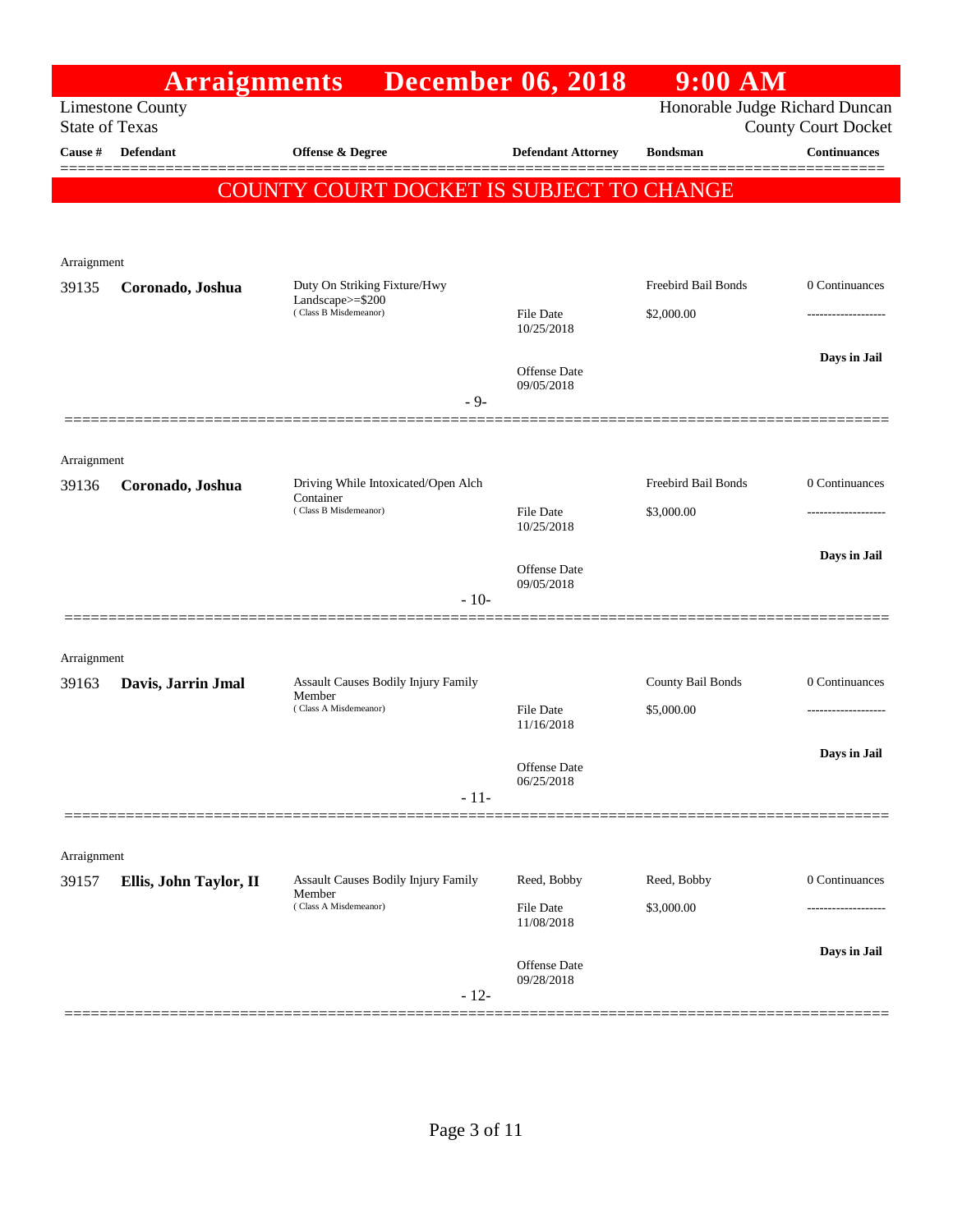|                       | <b>Arraignments</b>                      |                                                |        | <b>December 06, 2018</b>          | $9:00$ AM                       |                                                              |
|-----------------------|------------------------------------------|------------------------------------------------|--------|-----------------------------------|---------------------------------|--------------------------------------------------------------|
| <b>State of Texas</b> | <b>Limestone County</b>                  |                                                |        |                                   |                                 | Honorable Judge Richard Duncan<br><b>County Court Docket</b> |
| Cause #               | <b>Defendant</b>                         | Offense & Degree                               |        | <b>Defendant Attorney</b>         | <b>Bondsman</b>                 | <b>Continuances</b>                                          |
|                       |                                          | COUNTY COURT DOCKET IS SUBJECT TO CHANGE       |        |                                   |                                 |                                                              |
|                       |                                          |                                                |        |                                   |                                 |                                                              |
| Arraignment           |                                          |                                                |        |                                   |                                 |                                                              |
| 39126                 | <b>Faulkner</b> , Mary<br><b>Schultz</b> | Theft Prop >=\$100<\$750                       |        |                                   | Personal Bond                   | 0 Continuances                                               |
|                       |                                          | (Class B Misdemeanor)                          |        | <b>File Date</b><br>10/23/2018    | \$2,000.00                      |                                                              |
|                       |                                          |                                                |        |                                   |                                 | Days in Jail                                                 |
|                       |                                          |                                                | $-13-$ | <b>Offense</b> Date<br>12/05/2015 |                                 |                                                              |
|                       |                                          |                                                |        |                                   |                                 |                                                              |
| Arraignment           |                                          |                                                |        |                                   |                                 |                                                              |
| 39155                 | Garza, Arlette                           | Accident Involving Damage To<br>Vehicle>=\$200 |        |                                   | County Bail Bonds               | 0 Continuances                                               |
|                       |                                          | (Class B Misdemeanor)                          |        | <b>File Date</b><br>11/06/2018    | \$2,500.00                      |                                                              |
|                       |                                          |                                                |        | <b>Offense</b> Date               |                                 | Days in Jail                                                 |
|                       |                                          |                                                | $-14-$ | 10/02/2018                        |                                 |                                                              |
|                       |                                          |                                                |        |                                   |                                 |                                                              |
| Arraignment           |                                          |                                                |        |                                   |                                 |                                                              |
| 39144                 | <b>Gray, Travion Diquin</b>              | Poss Marij <2oz<br>(Class B Misdemeanor)       |        | <b>File Date</b>                  | County Bail Bonds<br>\$2,000.00 | 0 Continuances<br>.                                          |
|                       |                                          |                                                |        | 11/05/2018                        |                                 | Days in Jail                                                 |
|                       |                                          |                                                |        | Offense Date<br>09/05/2018        |                                 |                                                              |
|                       |                                          |                                                | $-15-$ |                                   |                                 |                                                              |
| Arraignment           |                                          |                                                |        |                                   |                                 |                                                              |
| 39130                 | <b>Hamilton, Jarred Scott</b>            | Driving W/Lic Inv W/Prev                       |        |                                   | Freebird Bail Bonds             | 0 Continuances                                               |
|                       |                                          | Conv/Susp/W/O Fin Res<br>(Class B Misdemeanor) |        | <b>File Date</b><br>10/24/2018    | \$1,000.00                      | ----------------                                             |
|                       |                                          |                                                |        |                                   |                                 | Days in Jail                                                 |
|                       |                                          |                                                |        | Offense Date<br>08/07/2018        |                                 |                                                              |
|                       |                                          |                                                | $-16-$ |                                   |                                 |                                                              |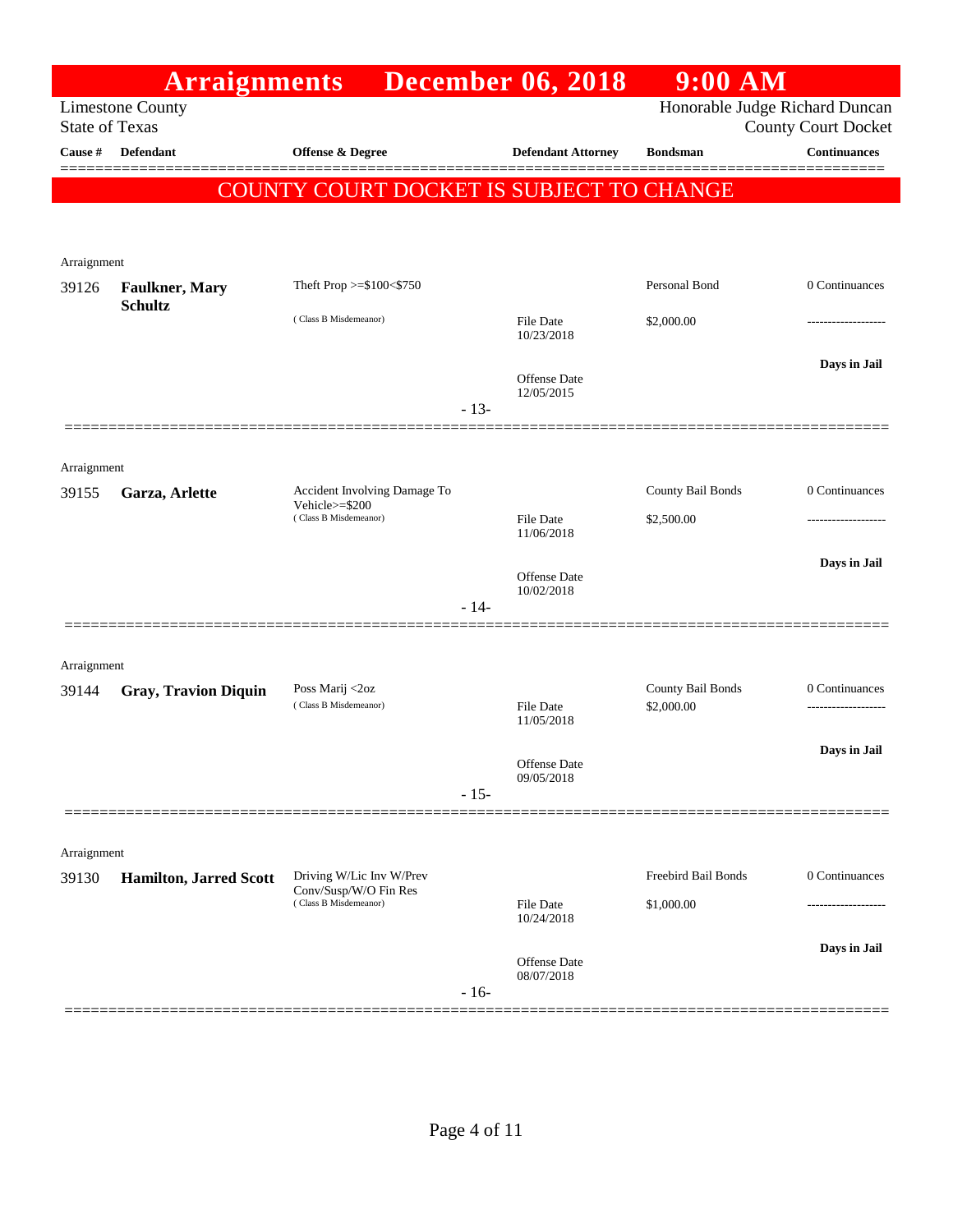|                       | <b>Arraignments</b>         |                                                      | <b>December 06, 2018</b>                | $9:00$ AM                      |                            |
|-----------------------|-----------------------------|------------------------------------------------------|-----------------------------------------|--------------------------------|----------------------------|
| <b>State of Texas</b> | <b>Limestone County</b>     |                                                      |                                         | Honorable Judge Richard Duncan | <b>County Court Docket</b> |
| Cause #               | <b>Defendant</b>            | Offense & Degree                                     | <b>Defendant Attorney</b>               | <b>Bondsman</b>                | Continuances               |
|                       |                             | COUNTY COURT DOCKET IS SUBJECT TO CHANGE             |                                         |                                |                            |
| Arraignment           |                             |                                                      |                                         |                                |                            |
| 39146                 | Hobbs, Jerome               | Driving W/Lic Inv W/Prev<br>Conv/Susp/W/O Fin Res    |                                         | County Bail Bonds              | 0 Continuances             |
|                       | Danyell, Jr.                | (Class B Misdemeanor)                                | File Date<br>11/05/2018                 | \$2,000.00                     |                            |
|                       |                             | $-17-$                                               | <b>Offense</b> Date<br>10/21/2018       |                                | Days in Jail               |
|                       |                             |                                                      |                                         |                                |                            |
| Arraignment<br>39160  | Jenkins, Belinda Gail       | Assault Causes Bodily Injury Family                  | Reed, Justin                            | Reed, Justin                   | 0 Continuances             |
|                       |                             | Member<br>(Class A Misdemeanor)                      | File Date<br>11/16/2018                 | \$3,000.00                     |                            |
|                       |                             | $-18-$                                               | Offense Date<br>09/23/2018              |                                | Days in Jail               |
| Arraignment           |                             |                                                      |                                         |                                |                            |
| 39167                 | <b>Kitchens, John Rowdy</b> | Assault Causes Bodily Injury Family                  |                                         | Freebird Bail Bonds            | 0 Continuances             |
|                       |                             | Member<br>(Class A Misdemeanor)                      | File Date<br>11/21/2018                 | \$2,500.00                     | .                          |
|                       |                             |                                                      | Offense Date<br>09/20/2018              |                                | Days in Jail               |
|                       |                             | $-19-$                                               |                                         |                                |                            |
| Arraignment           |                             |                                                      |                                         |                                |                            |
| 39152                 | Kuhn, Chloe Elizabeth       | Theft Prop $>= $100 < $750$<br>(Class B Misdemeanor) | Reed, Benjie<br>File Date<br>11/06/2018 | Reed, Benjie<br>\$2,000.00     | 0 Continuances             |
|                       |                             | $-20-$                                               | Offense Date<br>09/19/2018              |                                | Days in Jail               |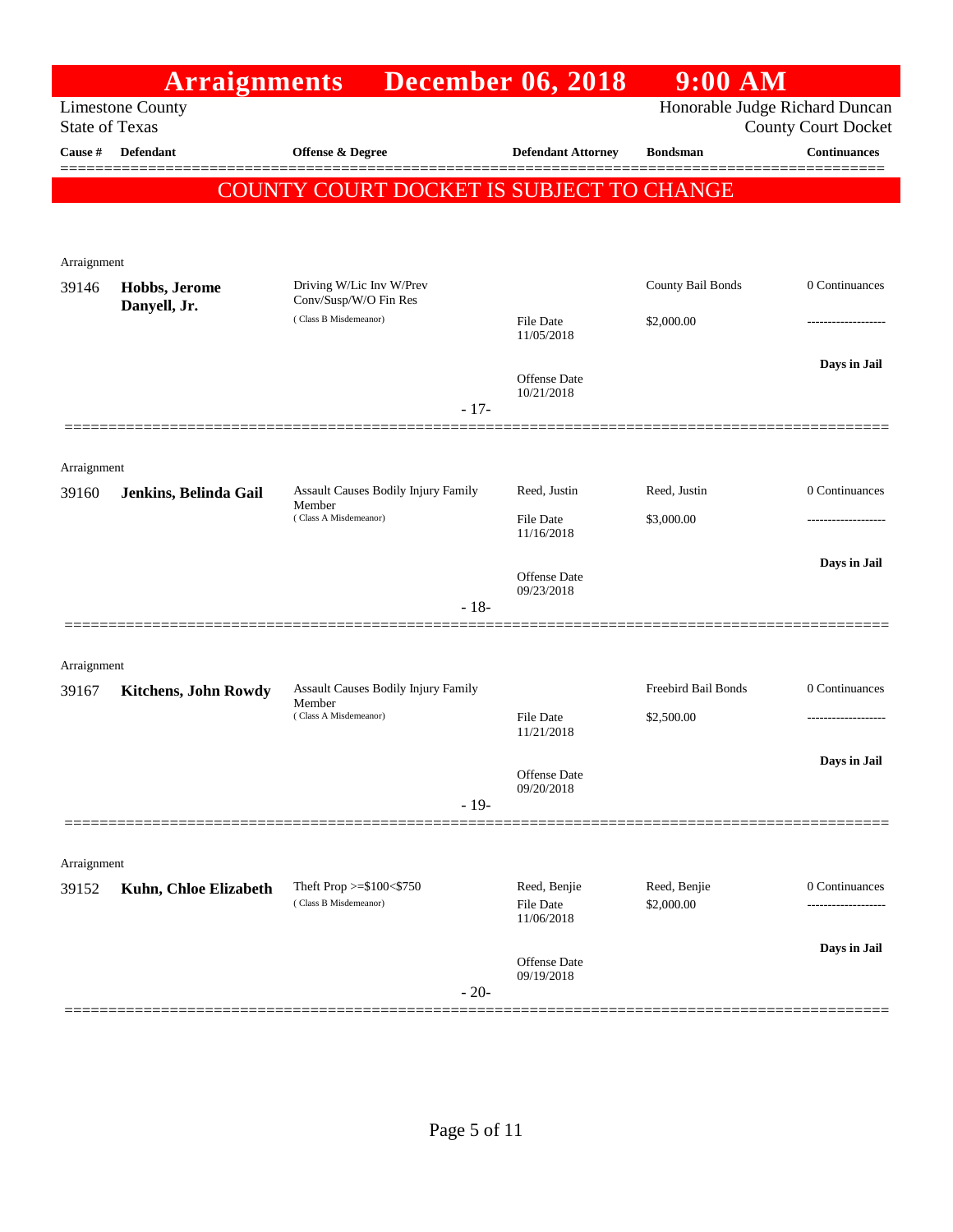|                       | <b>Arraignments</b>     |                                                          | <b>December 06, 2018</b>          | $9:00$ AM                               |                                       |
|-----------------------|-------------------------|----------------------------------------------------------|-----------------------------------|-----------------------------------------|---------------------------------------|
| <b>State of Texas</b> | <b>Limestone County</b> |                                                          |                                   | Honorable Judge Richard Duncan          | <b>County Court Docket</b>            |
| Cause #               | Defendant               | Offense & Degree                                         | <b>Defendant Attorney</b>         | <b>Bondsman</b>                         | <b>Continuances</b>                   |
|                       |                         |                                                          |                                   |                                         |                                       |
|                       |                         | COUNTY COURT DOCKET IS SUBJECT TO CHANGE                 |                                   |                                         |                                       |
|                       |                         |                                                          |                                   |                                         |                                       |
| Arraignment           |                         |                                                          |                                   |                                         |                                       |
| 38847                 | Lee, Robert Edward      | Driving W/Lic Inv W/Prev<br>Conv/Susp/W/O Fin Res        |                                   | Personal Bond                           | 0 Continuances                        |
|                       |                         | (Class B Misdemeanor)                                    | File Date<br>03/06/2018           | \$2,000.00                              |                                       |
|                       |                         |                                                          |                                   |                                         | Days in Jail                          |
|                       |                         |                                                          | <b>Offense</b> Date<br>12/29/2017 |                                         |                                       |
|                       |                         | $-21-$                                                   |                                   |                                         |                                       |
|                       |                         |                                                          |                                   |                                         |                                       |
| Arraignment           |                         |                                                          |                                   |                                         |                                       |
| 38848                 | Lee, Robert Edward      | Poss Marij <2oz<br>(Class B Misdemeanor)                 | File Date                         | Personal Bond<br>\$2,000.00             | 0 Continuances<br>------------------- |
|                       |                         |                                                          | 03/06/2018                        |                                         |                                       |
|                       |                         |                                                          | <b>Offense</b> Date               |                                         | Days in Jail                          |
|                       |                         | $-22-$                                                   | 12/29/2017                        |                                         |                                       |
|                       |                         |                                                          |                                   |                                         |                                       |
| Arraignment           |                         |                                                          |                                   |                                         |                                       |
| 38931                 | Lee, Robert Edward      | Bail Jumping And Fail To Appear                          |                                   | Ace Bail Bonds - Crockett               | 0 Continuances                        |
|                       |                         | (Class A Misdemeanor)                                    | File Date<br>05/07/2018           | \$4,000.00                              | ------------------                    |
|                       |                         |                                                          |                                   |                                         | Days in Jail                          |
|                       |                         |                                                          | Offense Date<br>05/03/2018        |                                         |                                       |
|                       |                         | $-23-$                                                   |                                   |                                         |                                       |
|                       |                         |                                                          |                                   |                                         |                                       |
| Arraignment           |                         |                                                          |                                   |                                         |                                       |
| 38932                 | Lee, Robert Edward      | Bail Jumping And Fail To Appear<br>(Class A Misdemeanor) | File Date                         | Ace Bail Bonds - Crockett<br>\$4,000.00 | 0 Continuances                        |
|                       |                         |                                                          | 05/07/2018                        |                                         |                                       |
|                       |                         |                                                          | Offense Date                      |                                         | Days in Jail                          |
|                       |                         | $-24-$                                                   | 05/03/2018                        |                                         |                                       |
|                       |                         |                                                          |                                   |                                         |                                       |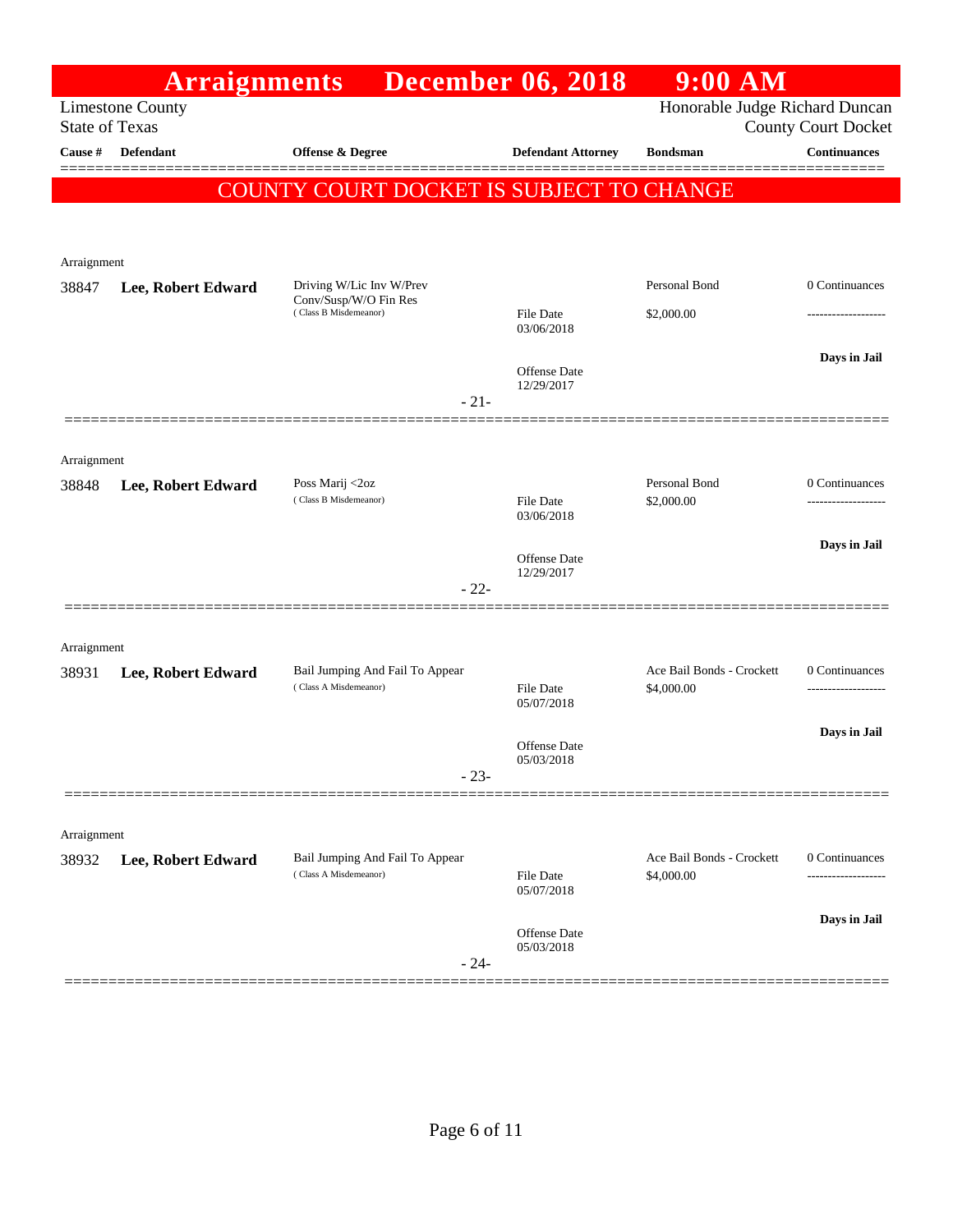|                       | <b>Arraignments</b>              |                                                   |        | <b>December 06, 2018</b>          | $9:00$ AM                       |                                                              |
|-----------------------|----------------------------------|---------------------------------------------------|--------|-----------------------------------|---------------------------------|--------------------------------------------------------------|
| <b>State of Texas</b> | <b>Limestone County</b>          |                                                   |        |                                   |                                 | Honorable Judge Richard Duncan<br><b>County Court Docket</b> |
| Cause #               | <b>Defendant</b>                 | <b>Offense &amp; Degree</b>                       |        | <b>Defendant Attorney</b>         | <b>Bondsman</b>                 | <b>Continuances</b>                                          |
|                       |                                  | COUNTY COURT DOCKET IS SUBJECT TO CHANGE          |        |                                   |                                 |                                                              |
|                       |                                  |                                                   |        |                                   |                                 |                                                              |
| Arraignment           |                                  |                                                   |        |                                   |                                 |                                                              |
| 39142                 | Lusk, Ronesia                    | Driving W/Lic Inv W/Prev<br>Conv/Susp/W/O Fin Res |        |                                   | Personal Bond                   | 0 Continuances                                               |
|                       |                                  | (Class B Misdemeanor)                             |        | File Date<br>11/05/2018           | \$2,000.00                      |                                                              |
|                       |                                  |                                                   | $-25-$ | Offense Date<br>09/06/2018        |                                 | Days in Jail                                                 |
|                       |                                  |                                                   |        |                                   |                                 |                                                              |
| Arraignment           |                                  |                                                   |        |                                   |                                 |                                                              |
| 39141                 | Mack, Billy Wayne, Jr.           | Poss Marij <2oz<br>(Class B Misdemeanor)          |        | <b>File Date</b><br>11/05/2018    | County Bail Bonds<br>\$2,500.00 | 0 Continuances                                               |
|                       |                                  |                                                   |        |                                   |                                 | Days in Jail                                                 |
|                       |                                  |                                                   | $-26-$ | <b>Offense Date</b><br>10/01/2018 |                                 |                                                              |
|                       |                                  |                                                   |        |                                   |                                 |                                                              |
| Arraignment           |                                  | Poss Marij <2oz                                   |        |                                   | County Bail Bonds               | 0 Continuances                                               |
| 39129                 | <b>Mathison, Michelle</b><br>Lea |                                                   |        |                                   |                                 |                                                              |
|                       |                                  | (Class B Misdemeanor)                             |        | <b>File Date</b><br>10/24/2018    | \$2,000.00                      |                                                              |
|                       |                                  |                                                   |        | Offense Date<br>08/31/2018        |                                 | Days in Jail                                                 |
|                       |                                  |                                                   | $-27-$ |                                   |                                 |                                                              |
| Arraignment           |                                  |                                                   |        |                                   |                                 |                                                              |
| 39133                 | <b>Mathison, Michelle</b>        | Driving W/Lic Inv W/Prev<br>Conv/Susp/W/O Fin Res |        |                                   | County Bail Bonds               | 0 Continuances                                               |
|                       | Lea                              | (Class B Misdemeanor)                             |        | File Date<br>10/24/2018           | \$2,000.00                      |                                                              |
|                       |                                  |                                                   | $-28-$ | Offense Date<br>08/31/2018        |                                 | Days in Jail                                                 |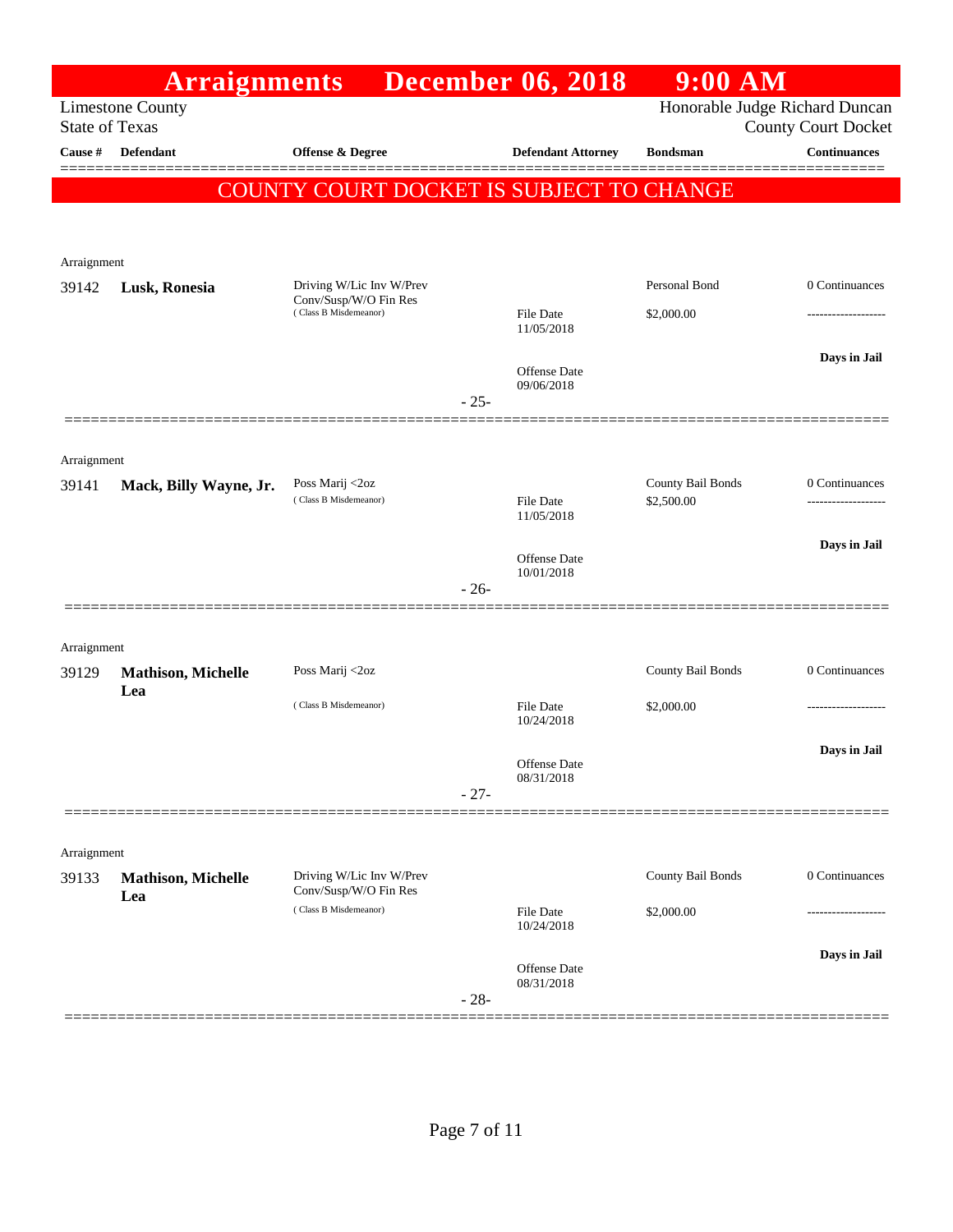|                       | <b>Arraignments</b>                     |                                               | <b>December 06, 2018</b>       | $9:00$ AM                      |                            |
|-----------------------|-----------------------------------------|-----------------------------------------------|--------------------------------|--------------------------------|----------------------------|
| <b>State of Texas</b> | <b>Limestone County</b>                 |                                               |                                | Honorable Judge Richard Duncan | <b>County Court Docket</b> |
| <b>Cause #</b>        | Defendant                               | <b>Offense &amp; Degree</b>                   | <b>Defendant Attorney</b>      | <b>Bondsman</b>                | Continuances               |
|                       |                                         |                                               |                                |                                | ======                     |
|                       |                                         | COUNTY COURT DOCKET IS SUBJECT TO CHANGE      |                                |                                |                            |
|                       |                                         |                                               |                                |                                |                            |
| Arraignment           |                                         |                                               |                                |                                |                            |
| 39156                 | <b>McCrea, Austin Tyler</b>             | Poss Marij <2oz                               |                                | Freebird Bail Bonds            | 0 Continuances             |
|                       |                                         | (Class B Misdemeanor)                         | File Date<br>11/06/2018        | \$2,000.00                     |                            |
|                       |                                         |                                               |                                |                                | Days in Jail               |
|                       |                                         |                                               | Offense Date<br>09/08/2018     |                                |                            |
|                       |                                         | $-29-$                                        |                                |                                |                            |
|                       |                                         |                                               |                                |                                |                            |
| Arraignment           |                                         |                                               |                                |                                |                            |
| 39159                 | Menendez, Joel                          | Assault Causes Bodily Injury Family<br>Member |                                | County Bail Bonds              | 0 Continuances             |
|                       |                                         | (Class A Misdemeanor)                         | <b>File Date</b><br>11/16/2018 | \$3,000.00                     | .                          |
|                       |                                         |                                               |                                |                                | Days in Jail               |
|                       |                                         |                                               | Offense Date<br>10/11/2018     |                                |                            |
|                       |                                         | $-30-$                                        |                                |                                |                            |
|                       |                                         |                                               |                                |                                |                            |
| Arraignment           |                                         |                                               |                                |                                |                            |
| 39153                 | <b>Owens, Ladarion</b><br><b>Ikelle</b> | Theft Prop <\$100 W/Prev Convic               |                                | Freebird Bail Bonds            | 0 Continuances             |
|                       |                                         | (Class B Misdemeanor)                         | <b>File Date</b><br>11/06/2018 | \$2,000.00                     | -----------------          |
|                       |                                         |                                               |                                |                                | Days in Jail               |
|                       |                                         |                                               | Offense Date<br>08/04/2018     |                                |                            |
|                       |                                         | $-31-$                                        |                                |                                |                            |
|                       |                                         |                                               |                                |                                |                            |
| Arraignment           |                                         |                                               |                                |                                |                            |
| 39154                 | <b>Owens, Ladarion</b>                  | Criminal Trespass                             |                                | Freebird Bail Bonds            | 0 Continuances             |
|                       | <b>Ikelle</b>                           | (Class B Misdemeanor)                         | File Date                      | \$2,000.00                     |                            |
|                       |                                         |                                               | 11/06/2018                     |                                |                            |
|                       |                                         |                                               | Offense Date                   |                                | Days in Jail               |
|                       |                                         | $-32-$                                        | 08/04/2018                     |                                |                            |
|                       |                                         |                                               |                                |                                | ________________________   |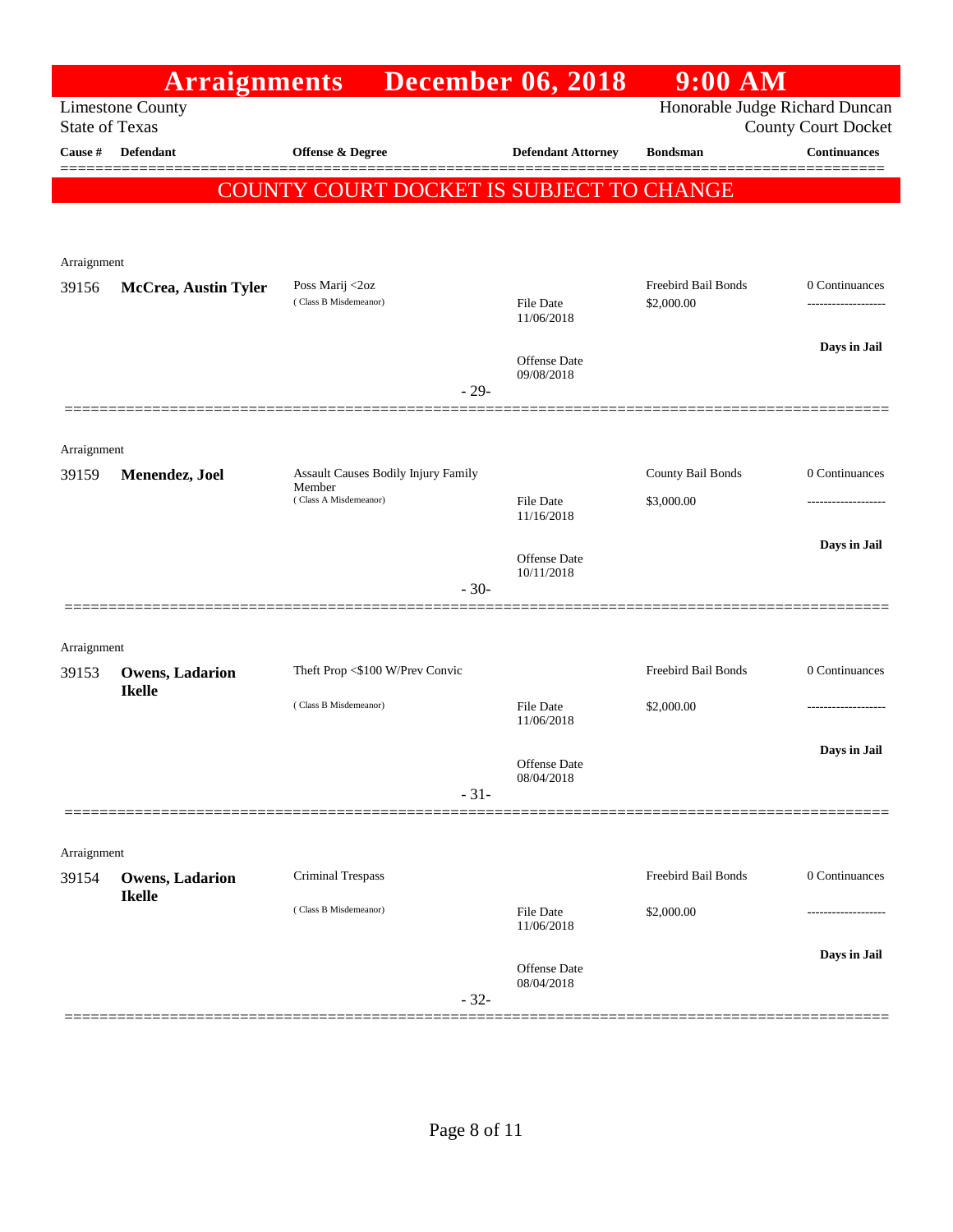|                      | <b>Arraignments</b>                              |                                                   | <b>December 06, 2018</b>       | 9:00 AM                        |                            |
|----------------------|--------------------------------------------------|---------------------------------------------------|--------------------------------|--------------------------------|----------------------------|
|                      | <b>Limestone County</b><br><b>State of Texas</b> |                                                   |                                | Honorable Judge Richard Duncan | <b>County Court Docket</b> |
| Cause #              | Defendant                                        | Offense & Degree                                  | <b>Defendant Attorney</b>      | <b>Bondsman</b>                | <b>Continuances</b>        |
|                      |                                                  | COUNTY COURT DOCKET IS SUBJECT TO CHANGE          |                                |                                |                            |
|                      |                                                  |                                                   |                                |                                |                            |
|                      |                                                  |                                                   |                                |                                |                            |
| Arraignment          |                                                  | Criminal Mischief Impair/Interrupt Pub            |                                | County Bail Bonds              | 0 Continuances             |
| 39138                | <b>Ramirez, Ricky</b>                            | Service<br>(Class A Misdemeanor)                  | File Date                      | \$3,000.00                     |                            |
|                      |                                                  |                                                   | 10/29/2018                     |                                |                            |
|                      |                                                  |                                                   | Offense Date                   |                                | Days in Jail               |
|                      |                                                  | $-33-$                                            | 04/19/2018                     |                                |                            |
|                      |                                                  |                                                   |                                |                                |                            |
| Arraignment          |                                                  |                                                   |                                |                                |                            |
| 39127                | <b>Reyes, Angela Heather</b>                     | Driving W/Lic Inv W/Prev<br>Conv/Susp/W/O Fin Res | Latray, Michelle J.            | County Bail Bonds              | 0 Continuances             |
|                      |                                                  | (Class B Misdemeanor)                             | <b>File Date</b><br>10/24/2018 | \$2,000.00                     |                            |
|                      |                                                  |                                                   | <b>Offense Date</b>            |                                | Days in Jail               |
|                      |                                                  | $-34-$                                            | 08/25/2018                     |                                |                            |
|                      |                                                  |                                                   |                                |                                |                            |
| Arraignment          |                                                  |                                                   |                                |                                |                            |
| 39137                | Richardson, Justin                               | Accident Involving Damage To<br>Vehicle>=\$200    |                                | County Bail Bonds              | 0 Continuances             |
|                      | Lavar                                            | (Class B Misdemeanor)                             | File Date                      | \$1,000.00                     | -------------------        |
|                      |                                                  |                                                   | 10/29/2018                     |                                | 6 Days in Jail             |
|                      |                                                  |                                                   | Offense Date<br>10/09/2018     |                                |                            |
|                      |                                                  | $-35-$                                            |                                |                                |                            |
|                      |                                                  |                                                   |                                |                                |                            |
| Arraignment<br>39139 |                                                  | Driving W/Lic Inv W/Prev                          |                                | Personal Bond                  | 0 Continuances             |
|                      | <b>Robinson, Rodney</b><br><b>Alan</b>           | Conv/Susp/W/O Fin Res                             |                                |                                |                            |
|                      |                                                  | (Class B Misdemeanor)                             | File Date<br>10/30/2018        | \$2,000.00                     |                            |
|                      |                                                  |                                                   | <b>Offense Date</b>            |                                | Days in Jail               |
|                      |                                                  | $-36-$                                            | 08/08/2018                     |                                |                            |
|                      |                                                  |                                                   |                                |                                |                            |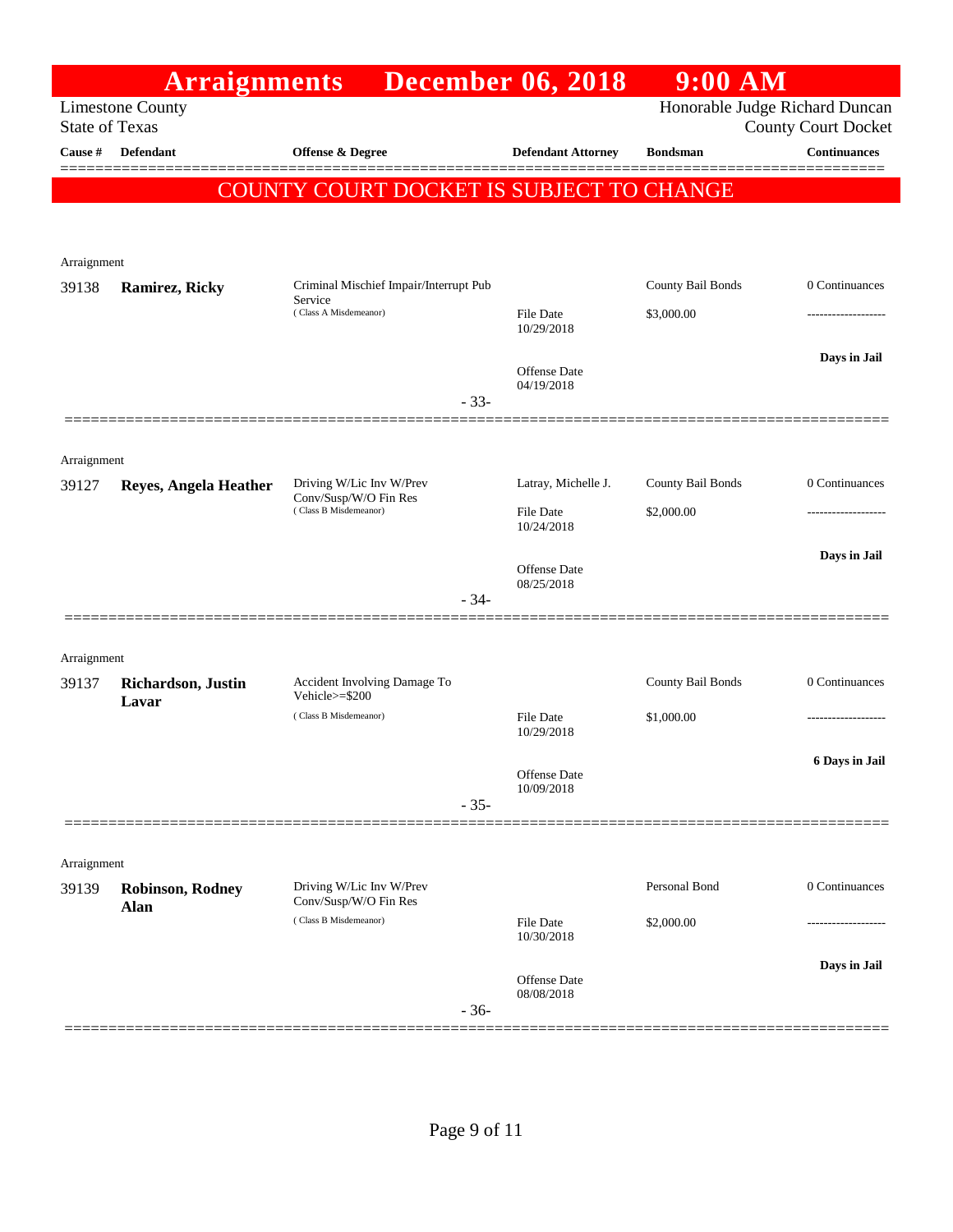|                       | <b>Arraignments</b>        |                                                   | <b>December 06, 2018</b>          | $9:00$ AM                      |                            |
|-----------------------|----------------------------|---------------------------------------------------|-----------------------------------|--------------------------------|----------------------------|
| <b>State of Texas</b> | <b>Limestone County</b>    |                                                   |                                   | Honorable Judge Richard Duncan | <b>County Court Docket</b> |
| Cause #               | <b>Defendant</b>           | Offense & Degree                                  | <b>Defendant Attorney</b>         | <b>Bondsman</b>                | Continuances<br>======     |
|                       |                            | COUNTY COURT DOCKET IS SUBJECT TO CHANGE          |                                   |                                |                            |
|                       |                            |                                                   |                                   |                                |                            |
| Arraignment           |                            |                                                   |                                   |                                |                            |
| 39140                 | <b>Robinson, Rodney</b>    | Resist Arrest Search Or Transport                 |                                   | Freebird Bail Bonds            | 0 Continuances             |
|                       | Alan                       | (Class A Misdemeanor)                             | File Date<br>10/30/2018           | \$3,000.00                     |                            |
|                       |                            |                                                   | <b>Offense Date</b><br>08/08/2018 |                                | Days in Jail               |
|                       |                            | $-37-$                                            |                                   |                                |                            |
| Arraignment           |                            |                                                   |                                   |                                |                            |
| 38655                 | Simmons, Jonathan<br>Ray   | Poss Marij <2oz                                   |                                   | Personal Bond                  | 0 Continuances             |
|                       |                            | (Class B Misdemeanor)                             | <b>File Date</b><br>09/18/2017    | \$1,000.00                     |                            |
|                       |                            |                                                   |                                   |                                | Days in Jail               |
|                       |                            | $-38-$                                            | <b>Offense Date</b><br>08/13/2017 |                                |                            |
|                       |                            |                                                   |                                   |                                |                            |
| Arraignment           |                            |                                                   |                                   |                                |                            |
| 39128                 | <b>Starnes, Kelley Rae</b> | Display Fictitious Motor Vehicle<br>Registration  |                                   | Personal Bond                  | 0 Continuances             |
|                       |                            | (Class B Misdemeanor)                             | <b>File Date</b><br>10/24/2018    | \$1,000.00                     |                            |
|                       |                            |                                                   |                                   |                                | Days in Jail               |
|                       |                            | $-39-$                                            | Offense Date<br>08/10/2018        |                                |                            |
|                       |                            |                                                   |                                   |                                |                            |
| Arraignment           |                            |                                                   |                                   |                                |                            |
| 39132                 | <b>Starnes, Kelley Rae</b> | Driving W/Lic Inv W/Prev<br>Conv/Susp/W/O Fin Res |                                   | Personal Bond                  | 0 Continuances             |
|                       |                            | (Class B Misdemeanor)                             | File Date<br>10/24/2018           | \$1,000.00                     |                            |
|                       |                            |                                                   | Offense Date                      |                                | Days in Jail               |
|                       |                            | $-40-$                                            | 08/10/2018                        |                                |                            |